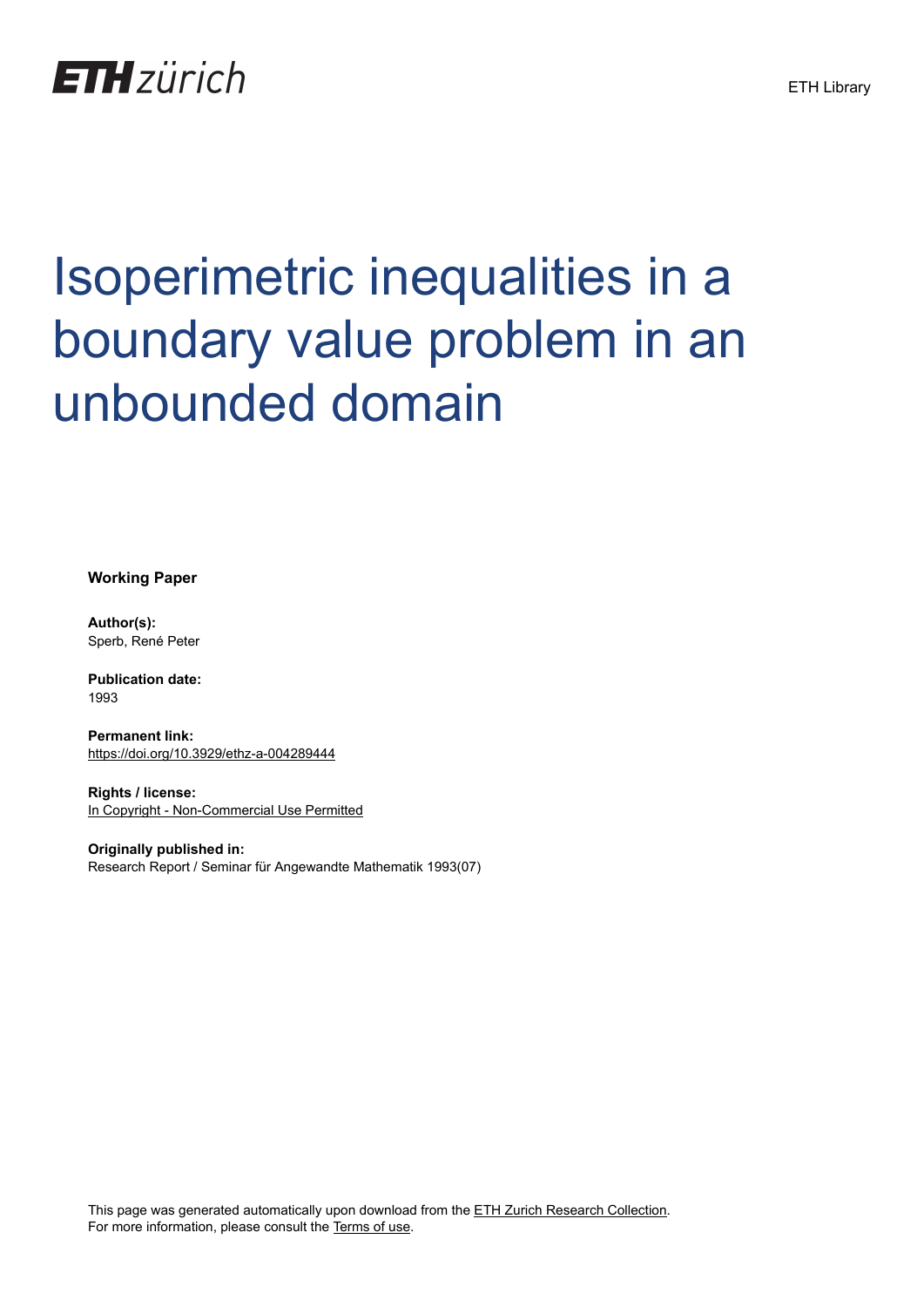#### - Introduction

Let  $\Omega$  be a bounded domain in  $\mathbb{R}^N$ ,  $N \geq 3$  and  $\Omega^*$  the exterior of  $\Omega$ . We consider the boundary value problem

$$
\begin{array}{rcl}\n\Delta u & = & \gamma^2 f(u) & \text{in} & \Omega^* \\
u & = & 1 & \text{on} & \partial\Omega \\
u & \to & 0 & \text{as } |x| \to \infty\n\end{array} \bigg\} \tag{1.1}
$$

Here x is a generic point of  $\mathbb{R}^n$ ,  $\gamma$  is a given positive parameter and the nonlinearity is assumed to satisfy

$$
f(0) = 0, \quad f'(0) > 0, \quad f''(u) \ge 0 \quad \text{for} \quad u \ge 0. \tag{1.2}
$$

The assumptions on  $f(u)$  guarantee that the solution decays to zero when  $|x|\to\infty$ at least as fast as the solution of the linearised problem. Two possible backgrounds for problem  $(1.1)$  are described in the following:

(a)  $Poisson-Boltzmann problem:$ 

With this application in mind u represents the potential of a charge distribution. Important choices for  $f(u)$  are then

$$
f(u) = \sin hu
$$
 or  $f(u) = u$  (Debye-Hückel approximation).

The parameter  $\gamma$  then involves a number of physical constants (see e.g. Garrett & Poladian [2]).

### (b)  $Reaction-Diffusion$ :

In this interpretation  $u$  is the concentration of a reactant. The reactant is fed into  $\alpha$  and diffuses through  $\sigma\alpha$  into the reaction region  $\alpha$  –where a simultaneous – diffusion-reaction process takes place. The concentration inside  $\Omega$  is held constant by a continuous supply of reactant. An important case is again  $f(u) = u$  (e.g. for a first order degradation process). Another frequent choice is (Michaelis-Menten kinetics

$$
f(u) = \frac{u}{a + u},
$$
 where *a* is a positive constant.

Especially with the second interpretation of problem  $(1.1)$  in mind one is mostly not interested in the values uncertainty uncertainty  $\mathbf{I}$ describes a diffusion reaction process then one has the relation

$$
\gamma^2 = \frac{k}{D} \; ,
$$

where k is the reaction rate and D the diffusion coefficient. Very often then (see Aris [1] one is interested in a pure number characterizing the influence of diffusion in the chemical reaction. One such possible number may be defined as

$$
\eta := \frac{\oint_{\partial \Omega} |\nabla u| \, d\sigma}{\gamma^2 |\Omega|} \,. \tag{1.3}
$$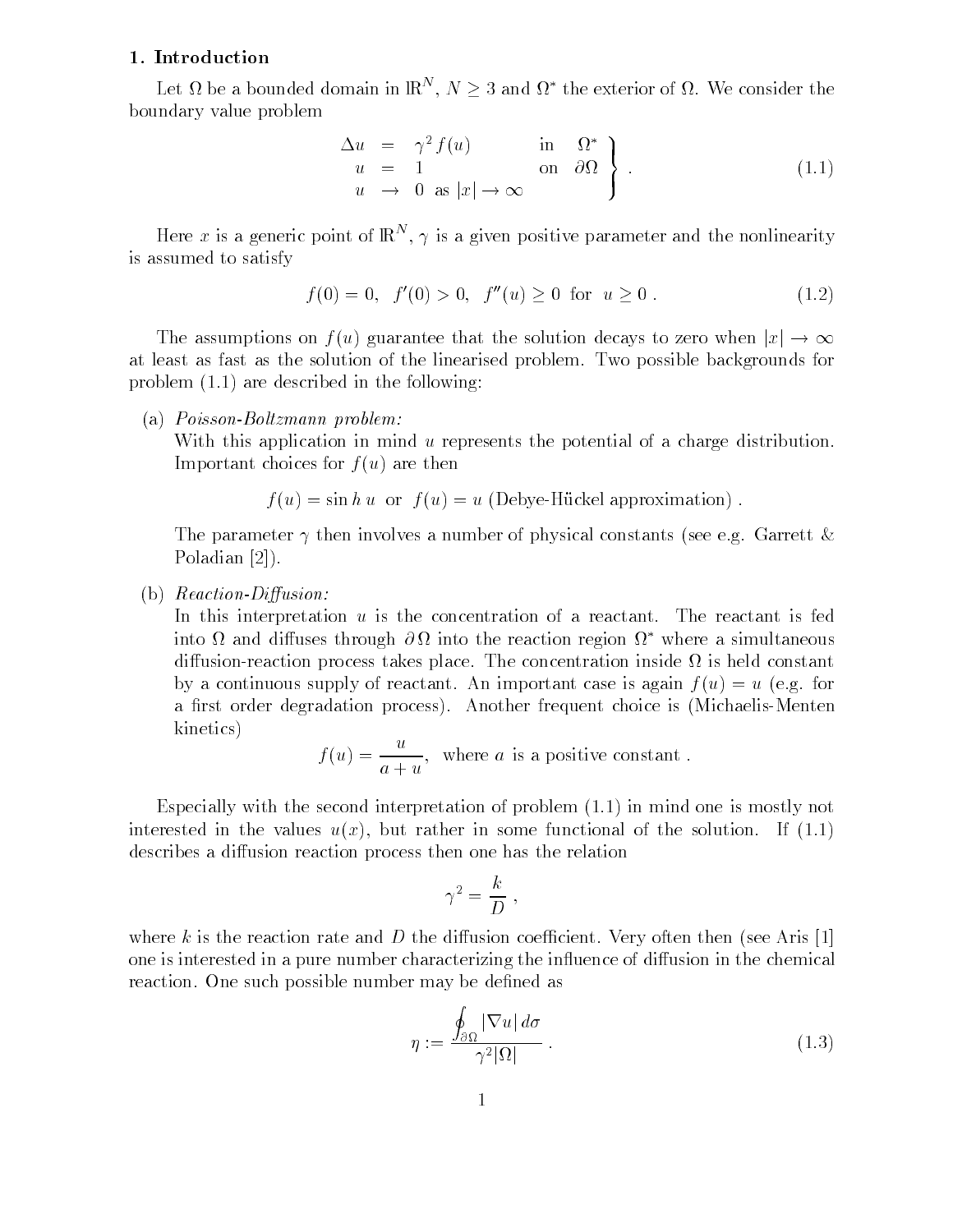Here do is the surface element of  $\partial\Omega$  and  $|\Omega|$  the volume of  $\Omega$ . We will concentrate mainly on optimal estimates for  $\eta$  in terms of geometrical data of  $\Omega$ .

Note that for  $\gamma = 0$  and the condition  $u(x) = O(|x|^{2-N})$ , for  $|x| \to \infty$ ,  $N \ge 3$ , (1.1) is the classical electrostatic problem and  $\oint$   $|\nabla u| ds$  is up to normalization the electrostatic capacity of  $\Omega$ .

#### 2. Dounds derived from optimal sub- or supersolutions

Suppose we can find a function  $\underline{u}(x)$  with the properties (subsolution)

$$
\begin{array}{rcl}\n\Delta \underline{u} & \geq & \gamma^2 \, f(\underline{u}) \text{ in } \Omega^* \\
\underline{u} & \leq & 1 \text{ on } \partial \Omega, \, \underline{u}(x) \to 0 \text{ for } |x| \to \infty\n\end{array}
$$
\n\tag{2.1}

for the limiting case we have to replace the boundary condition at innity by

$$
\underline{u}(x) = O(|x|^{2-N}) \cdot |x|, \ \ N \ge 3 \ (N = \text{ Number of dimensions } .
$$

Then one has  $\underline{u}(x) \leq u(x)$  for any  $x \in \Omega^*$ . For a supersolution  $\overline{u}(x)$  one just has to reverse all inequality signs

In the following we construct an optimal subsolution in two steps. First we define  $\varphi(\rho)$ as the solution of problem  $(1.1)$  for the exterior of an N-ball of radius R. It is easy to see that we can take  $\varphi(\rho)$  as the solution of (prime denotes  $\frac{1}{d\rho}$ )

$$
\frac{1}{\rho^{N-1}} \left( \rho^{N-1} \varphi' \right)' = (\gamma R)^2 f(\varphi) \text{ for } \rho \in (1, \infty) \}
$$
  

$$
\varphi(1) = 1, \varphi(\rho) \to 0 \text{ for } \rho \to \infty \}
$$
 (2.2)

The second important ingredient is the (exterior) distance function  $d(x) = \min_{y \in \partial \Omega} |x - y|$ ,  $x \in \Omega^*$ . We then set

$$
s(x) = (1 + H_0 d(x))^{2-N}, N \ge 3.
$$
 (2.3)

Here

-

$$
H_0 = \max_{y \in \partial \Omega} \left\{ \frac{1}{N-1} \sum_{j=1}^{N-1} k_j(y) \right\},\,
$$

where the principal curvatures at a point y of  $\mathcal{Y}$  is the maximum values at a point y of  $\mathcal{Y}$ of the mean curvature, which is assumed to be finite. Note that for the N-ball  $H_0 = \frac{1}{R}$ . The next result will enable us to derive optimal bounds for  $\eta$  as defined in Eq. (1.3).

**Lemma 1** Let  $\Omega$  be a convex domain, i.e.  $k_i \geq 0$  for  $j = 1, ..., N-1$ . Then the function  $u(x) = \varphi(\beta(x)), \beta(x)$  actinca by Eq.  $(\omega, \beta)$  and where  $\varphi(\beta) = \varphi(\beta)$ ,  $\varphi(\beta)$  being the solution of (2.2) and  $s = \frac{N-2}{N-2}$ , is a subsolution to problem (1.1).

In order to prove Lemma 1 it is convenient to prove first an auxiliary result stated as: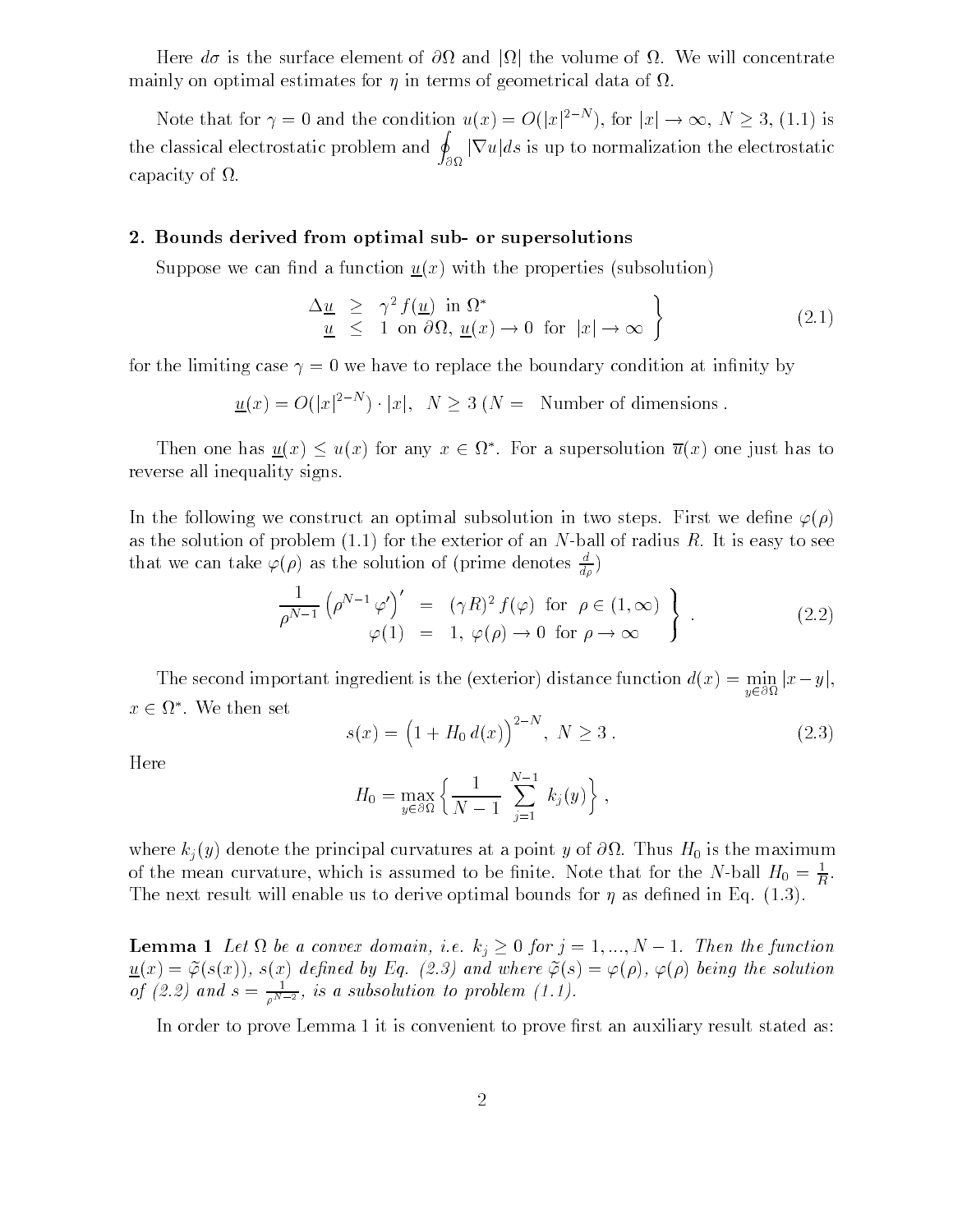$\bf L$ emma 4 Decession algebra domain. Then the function state achieva in Eq. (2.9) satisfies  $\Delta s \geq 0$  in  $\Omega^*$ .

Proof We have

$$
\Delta s = \frac{(2-N) H_0}{(1+H_0 d)^{N-1}} \, \Delta d + \frac{(N-2)(N-1)}{(1+H_0 d)^N} H_0^2 \cdot |\nabla d|^2.
$$

But one has seen the second of the second seeds and the second

$$
\Delta d = \sum_{i=1}^{N-1} \frac{k_i}{1 + k_i d}, \ |\nabla d| = 1,
$$

so that

$$
\Delta s = \frac{(N-2) H_0}{(1+H_0 d)^N} \left\{ (N-1) H_0 - (1+H_0 d) \Delta d \right\}.
$$

We now rewrite the term  $\{(N - 1) H_0 - (1 - H_0 d) \Delta d\}$  putting the expression for  $\Delta d$ over a common denominator. Then we may write

$$
\Delta d = \frac{A(d)}{B(d)} ,
$$

with

$$
A(d) = \sum_{j=0}^{N-1} j \cdot P_j d^{j-1}, \quad B(d) = \sum_{j=0}^{N-1} P_j d^{j}.
$$

Here we have used the abbreviation  $P_i$ , where  $P_0 \equiv 1$  and  $P_i = \text{sum}$  of all products with j different factors  $k_{\ell}$  and  $1 \leq j, \ell \leq N-1$ .

With this notation we can write

$$
\Delta s = \frac{(N-2)H_0}{(1+H_0 d)^N B(d)} \left\{ \underbrace{(N-1)H_0 B(d) - (1+H_0 d) A(d)}_{f(d)} \right\}.
$$

The expression  $f(d)$  can be put into the form

$$
f(d) = \sum_{\ell=0}^{N-1} C_{\ell} \cdot d^{\ell} ,
$$

where

$$
C_{\ell} = H_0 P_{\ell} \Big( 1 - \frac{\ell}{N-1} \Big) - (\ell+1) P_{\ell+1} .
$$

We finally show that  $C_{\ell} \geq 0$  for all  $\ell$ . It is clear for  $\ell = 0$  and  $\ell = N - 1$ , noting that by definition

$$
P_1 = \sum_{j=1}^{N-1} k_j \le (N-1) H_0.
$$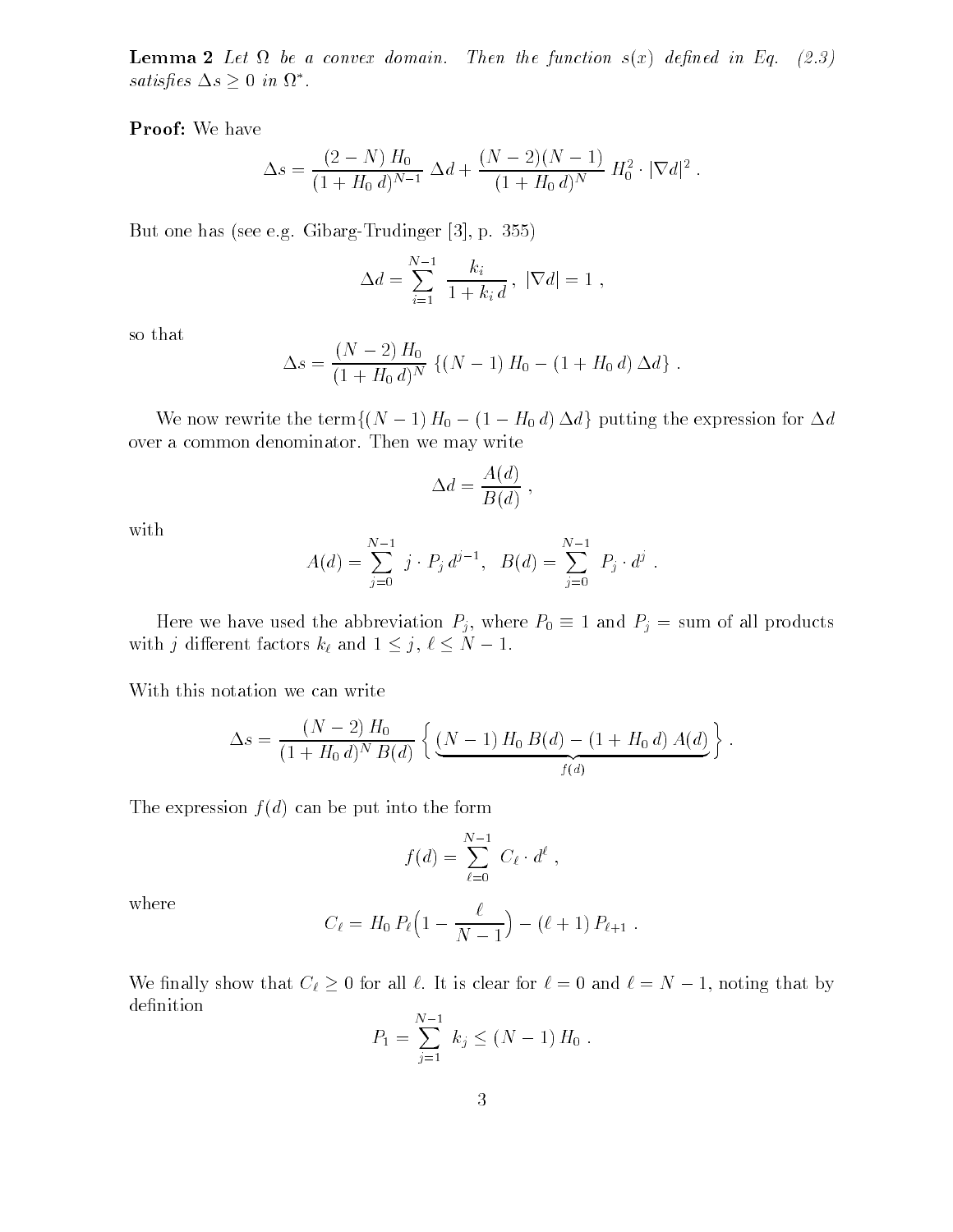We consider  $C_{\ell}$  as a function of the  $N-1$  variables  $k_j$ . Since  $C_{\ell}$  is symmetric in all variables the minimum is attained for values  $k_j$  such that

$$
k_1 = k_2 = \ldots = k_{N-1} = k^0 \ .
$$

But

$$
P_{\ell}(k^{0},...,k^{0}) = \binom{N-1}{\ell}(k^{0})^{\ell},
$$

and hence

$$
C_{\ell}(k, ..., k_{N-1}) \ge C_{\ell}(k^0, ..., k^0) = 0
$$

which implies that  $\Delta s \geq 0$ .

## Remarks on Lemma

a For the special case is the special case in the special case is that is special case in the special case is  $\mathcal{L} = \mathcal{L} = \mathcal{L} = \mathcal{L} = \mathcal{L} = \mathcal{L} = \mathcal{L} = \mathcal{L} = \mathcal{L} = \mathcal{L} = \mathcal{L} = \mathcal{L} = \mathcal{L} = \mathcal{L} = \mathcal{L} = \mathcal{L$ 

$$
s(x) = (1 + H_0 \, d(x))^{2-N}
$$

is a subsolution in the capacity problem-between  $\mathbf{I}$  . The capacity problem-between  $\mathbf{I}$ 

$$
u(x) \ge (1 + H_0 d(x))^{2-N}, \quad N \ge 3,
$$
\n(2.4)

and the equality sign holds in (2.4) if  $\Omega$  is the N-ball of radius  $K = \frac{1}{H_0}$ . Inequality  $(2.4)$  was derived by Payne & Philippin  $[4]$  by a different method.

(b) The convexity assumption is needed in order to ensure that  $\Delta d$  is finite for all  $x \in \Omega^*$ . Inequality (2.4) however holds without the convexity assumption, as shown by Payne  $&$  Philippin.

#### $\blacksquare$  roof of Lemma 1. We have

$$
\Delta \overline{u} = \frac{d\widetilde{\varphi}}{ds} \cdot \Delta s + \frac{d^2 \widetilde{\varphi}}{ds^2} \cdot |\nabla s|^2 ,
$$

and

$$
|\nabla s|^2 = \frac{((N-2)H_0)^2}{(1+H_0 d)^{2N-2}} |\nabla s|^2 = \frac{((N-2)H_0)^2}{\rho^{2N-2}}.
$$
\n(2.5)

Furthermore

$$
\frac{d\tilde{\varphi}}{ds} = \frac{1}{N-2} \rho^{N-1} \frac{d\varphi}{d\rho} ,\qquad (2.6)
$$

and hence

$$
\Delta \underline{u} - \gamma^2 f(\underline{u}) \ge \frac{((N-2)H_0)^2}{\rho^{2N-2}} \frac{d^2 \widetilde{\varphi}}{ds^2} - \gamma^2 f(\varphi)
$$

$$
= \frac{H_0^2}{\rho^{N-1}} \frac{d}{d\rho} \left(\rho^{N-1} \frac{d\varphi}{d\rho}\right) - \gamma^2 f(\varphi) = 0
$$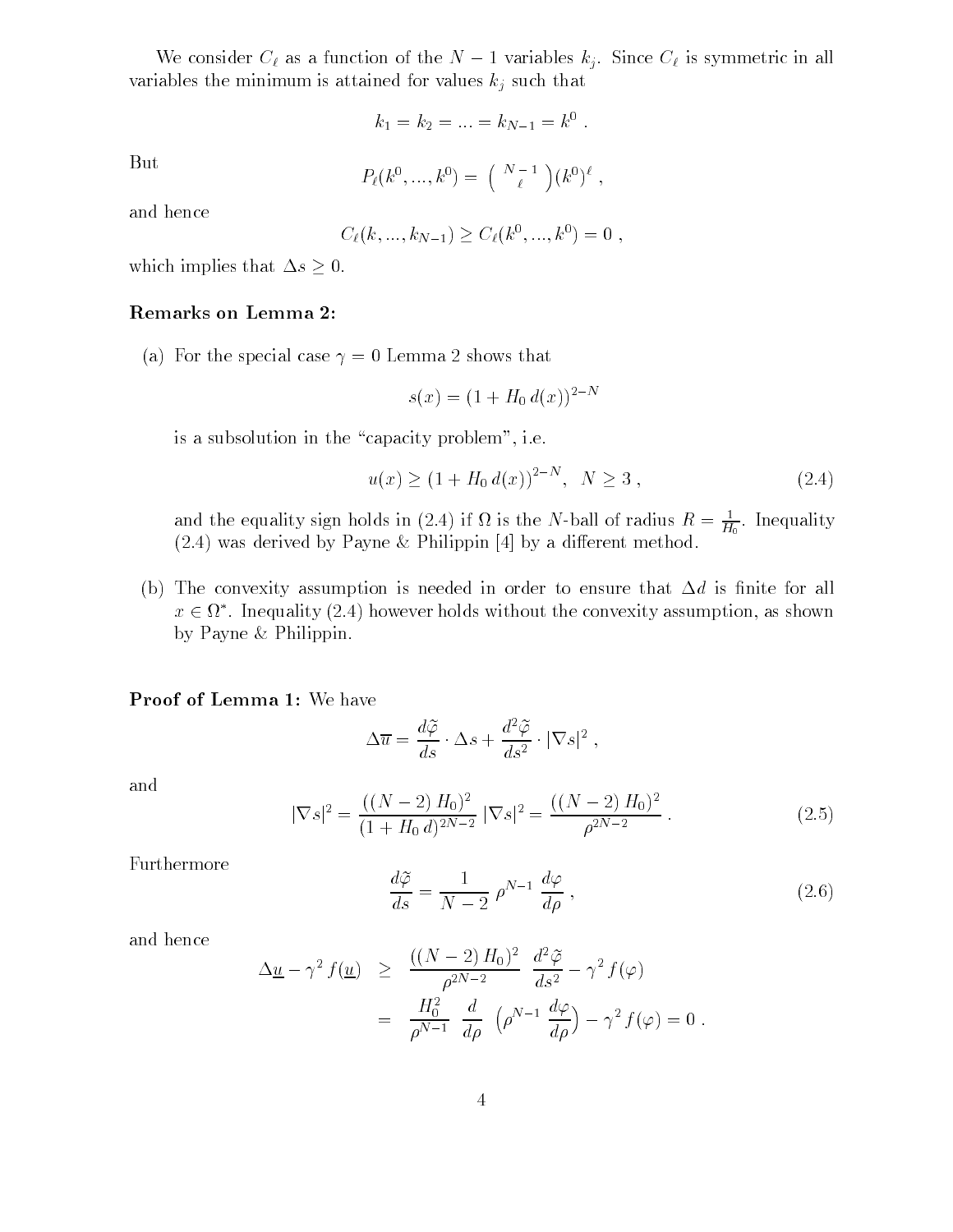on one have not provide the theory under the contract of the contract of the contract of the contract of the contract of the contract of the contract of the contract of the contract of the contract of the contract of the contract of the contract of the con as well as  $u(x) \to 0$  as  $|x| \to \infty$ .

As a consequence of Lemma 1 we have

**Theorem 3** Let  $\Omega$  be a finite convex domain in  $\mathbb{R}^N$ ,  $N \geq 3$ . Denote by  $H_0$  the maximum of the mean curvature of  $\sigma$ st and by  $\eta_0$  the effectiveness of a ball of radius  $H_0$   $^-$  (as defined  $^ \sigma$  is a functional to the extension of  $\sigma$  is a subsequently the extremely of  $\sigma$ 

$$
\eta \le \eta_0 \, \frac{|\partial \Omega|}{N H_0 |\Omega|} \tag{2.7}
$$

ana me cyuunoy siyn holds if is is a bull.

Proof Since the subsolution <sup>u</sup> dened in Lemma satises the boundary conditions required in problem  $(1.1)$  we have

$$
\oint_{\partial\Omega} |\nabla u| d\sigma \le \oint_{\partial\Omega} |\nabla \underline{u}| d\sigma. \tag{2.8}
$$

But from Eq.  $(2.5)$  and  $(2.6)$  we find

$$
\oint_{\partial\Omega} |\nabla \underline{u}| d\sigma = -H_0 \cdot \frac{d\varphi}{d\rho} \Big|_{\rho=1} \cdot |\partial\Omega| \ . \tag{2.9}
$$

From (2.2) it follows that  $(R = H_0^{-})$ 

$$
\eta_0 = \frac{NH_0^2}{\gamma^2} |\varphi'(1)| . \tag{2.10}
$$

Equality in the intervention of the contract of the contract of the contract of the contract of the contract of

# Remarks on Theorem

(a) An important case for applications is  $N = 3$  and  $f(u) = u$ . Then the subsolution can be written down explicitly and one has at distance d from -

$$
u(d) \ge \frac{e^{-\gamma d}}{1 + H_0 d} \,. \tag{2.11}
$$

Inequality  $(2.7)$  then takes the form

$$
\eta \le \frac{(H_0 + \gamma)|\partial \Omega|}{\gamma^2 |\Omega|} \,. \tag{2.12}
$$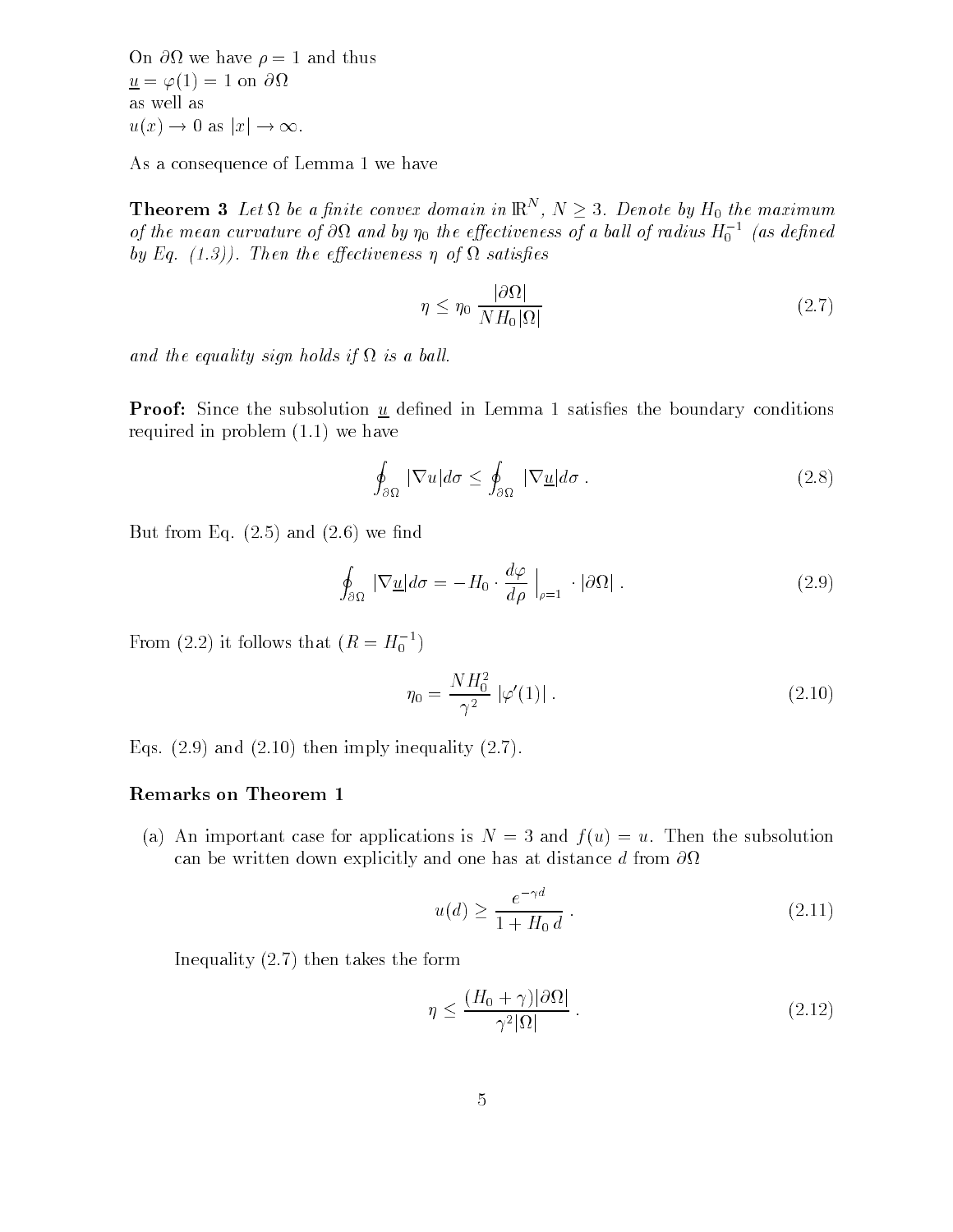(b) We can also derive an explicit lower bound for  $\eta$  from Lemma 1 in the case  $N = 3, f(u) = u$ . From the differential equation and the boundary conditions it follows that

$$
\eta = \frac{1}{|\Omega|} \int_{\Omega^*} u \, dx \ge \frac{1}{|\Omega|} \int_{\Omega^*} \underline{u} \, dx \; .
$$

We integrate over  $\Omega$  -using parallel surfaces to  $\partial \Omega$ . One has for the surface area S of a parallel surface at distance from - see eg Polya
Szego - p

$$
S(\delta) = S(0) + 2M \cdot \delta + 4\pi \delta^2.
$$
 (2.13)

Here M is the Minkowski constant of - dened by

$$
M = \int_{\partial \Omega} H \, d\sigma, \quad H = \text{mean curvature}, \tag{2.14}
$$

and of course  $S(0) = |\partial \Omega|$ .

Hence we have

$$
\eta \ge \frac{1}{|\Omega|} \int_0^\infty \frac{e^{-\gamma \delta}}{1 + H_0 \delta} (|\partial \Omega| + 2M\delta + 4\pi \delta^2) d\sigma \,. \tag{2.15}
$$

The evaluation of the integral gives after some routine calculation

$$
\eta \ge \frac{1}{\nu} \left\{ \frac{4\pi}{\mu} + \lambda + \mu (H_0^2 \left| \partial \Omega \right| - \lambda) e^{\mu} \cdot E_1(\mu) \right\},\tag{2.16}
$$

where the following abbreviations have been used:

$$
\nu = H_0^2 \gamma |\Omega|, \quad \mu = \frac{\gamma}{H_0}, \quad \lambda = 2M H_0 - 4\pi \; . \tag{2.17}
$$

 $E_1(\mu)$  denotes the exponential integral defined by

$$
E_1(\mu) = \int_{\mu}^{\infty} \frac{e^{-t}}{t} dt.
$$

Inequality (2.16) is again isoperimetric since the equality sign holds if  $\Omega$  is a ball.

(c) One could also derive a version of Theorem 1 valid for plane domains  $\Omega$ . However the limit case  $\bm{\lambda}$  and a does not make any sense in addition problem (six) seems less interesting in the two dimensional case

Next we derive an estimate for  $\eta$  which is based on the construction of an optimal supersolution  $\overline{u}$ . For this purpose we use as an auxiliary problem the "electrostatic problem"  $(N \geq 3)$ 

$$
\begin{aligned}\n\Delta h &= 0 & \text{in } \Omega^* \\
|h &= 1 & \text{on } \partial \Omega \\
h(x) &= O(|x|^{2-N}) & \text{as } |x| \to \infty\n\end{aligned}
$$
\n(2.18)

In order to get an explicit inequality we restrict our attention to the special case  $f(u) = u.$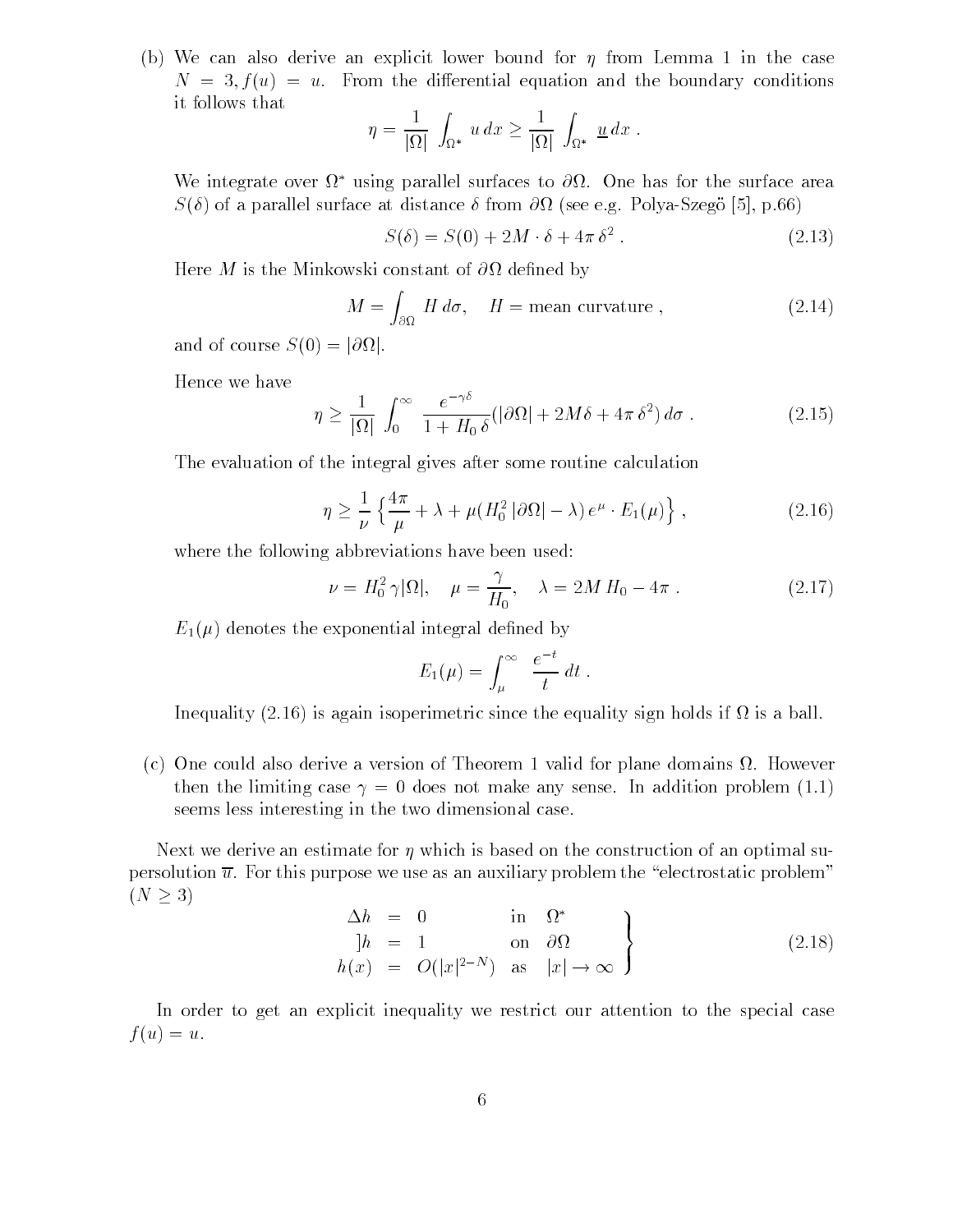**THEOFEIN T** Let  $f(u) = u$  in problem  $\{1,1\}$  and if we a nitre domain with boundary of class  $C^{2+\epsilon}$ , but not necessarily convex. Let  $\tau = \max_{\partial \Omega} |\nabla h|$ , h being the solution of (2.18), and  $C = w_N^{-1}$   $\phi$   $\nabla h | d\sigma$  the "capacity" of  $\partial \Omega(w_N = (N-1)$  dimensional surface area **International Contract Contract Contract Contract Contract Contract Contract Contract Contract Contract Contract Contract Contract Contract Contract Contract Contract Contract Contract Contract Contract Contract Contract** of the unit  $N$ -sphere). Then we have

$$
\eta \ge \left[1 + \frac{\kappa}{N-2} \frac{K_{\frac{N-4}{2}}(\kappa)}{K_{\frac{N-2}{2}}(\kappa)}\right] \frac{C \cdot w_N}{\gamma^2 |\Omega|} \tag{2.19}
$$

where  $\kappa = (N - 2) \frac{1}{\tau}$  and  $K_p(\kappa)$  denote Bessel functions. The equality sign holds if  $\Omega$  is  $\overline{U}$ the Information is  $\overline{U}$ 

 $\blacksquare$  Proof we use the solution of  $\lceil$  in  $\lceil$  in  $\lceil$  with  $\lceil$   $\lceil$  with a and  $\lceil$   $\lceil$   $\lceil$   $\lceil$   $\lceil$   $\lceil$   $\lceil$   $\lceil$   $\lceil$   $\lceil$   $\lceil$   $\lceil$   $\lceil$   $\lceil$   $\lceil$   $\lceil$   $\lceil$   $\lceil$   $\lceil$   $\lceil$   $\lceil$   $\lceil$  function the contract of the contract of the contract of the contract of the contract of the contract of the contract of

$$
\frac{1}{\rho^{N-1}} \left( \rho^{N-1} \varphi'(\rho) \right)' = c^2 \varphi \quad \text{in} \quad (1, \infty) \n\varphi(1) = 1, \varphi(\rho) \to 0 \quad \text{for} \quad \rho \to \infty
$$
\n(2.20)

The value of constraints of constraints  $\mathbf{I}$ 

$$
\varphi(\rho) = \rho^{\frac{N-2}{2}} \cdot \frac{K_{\frac{N-2}{2}}(c\rho)}{K_{\frac{N-2}{2}}(c)}.
$$
\n(2.21)

We then set  $\rho = h^{-\overline{N-2}}$ , h being the solution of problem (2.18). It is convenient to write  $\mathcal{L}(\alpha)$  and to use the poletic  $\Delta(L)$ 

$$
\varphi(h) = \varphi(\rho) \text{ and to use the relation}
$$
\n
$$
\frac{d}{dh} = -\frac{1}{N-2} h^{-\frac{N-1}{N-2}} \frac{d}{d\rho} = -\frac{1}{N-2} \rho^{N-1} \frac{d}{d\rho}.
$$
\n(2.22)

We now choose  $\overline{u}(x) = \varphi(\rho(x)) = \hat{\varphi}(h(x))$  and calculate

$$
\Delta \overline{u} = \frac{d\hat{\varphi}}{dh} \cdot \Delta h + \frac{d^2 \hat{\varphi}}{dh^2} \cdot |\nabla h|^2 = \frac{d^2 \varphi}{dh^2} \cdot |\nabla h|^2.
$$
 (2.23)

At this point we use a result of Payne & Philippin  $[4]$  stating that in N dimensions the solution has solved here solved here smoothness of  $\mathcal{S}$ 

$$
|\nabla h|^2 \le \tau^2 \cdot h^{\frac{2(N-1)}{N-2}}.
$$
\n(2.24)

Hence

$$
\Delta \overline{u} - \gamma^2 \overline{u} \leq \tau^2 \frac{d^2 \hat{\varphi}}{dh^2} \cdot h^{\frac{N-2}{2(N-1)}} - \gamma^2 \hat{\varphi} ,
$$

but because of Eq.  $(2.22)$  this can be put into the form

$$
\Delta \overline{u} - \gamma^2 \overline{u} \le \frac{\tau^2}{(N-2)^2} \frac{1}{\rho^{2(N-1)}} \rho^{N-1} \frac{d}{d\rho} \left( \rho^{N-1} \frac{d\varphi}{d\rho} \right) - \gamma^2 \varphi(\rho) = 0
$$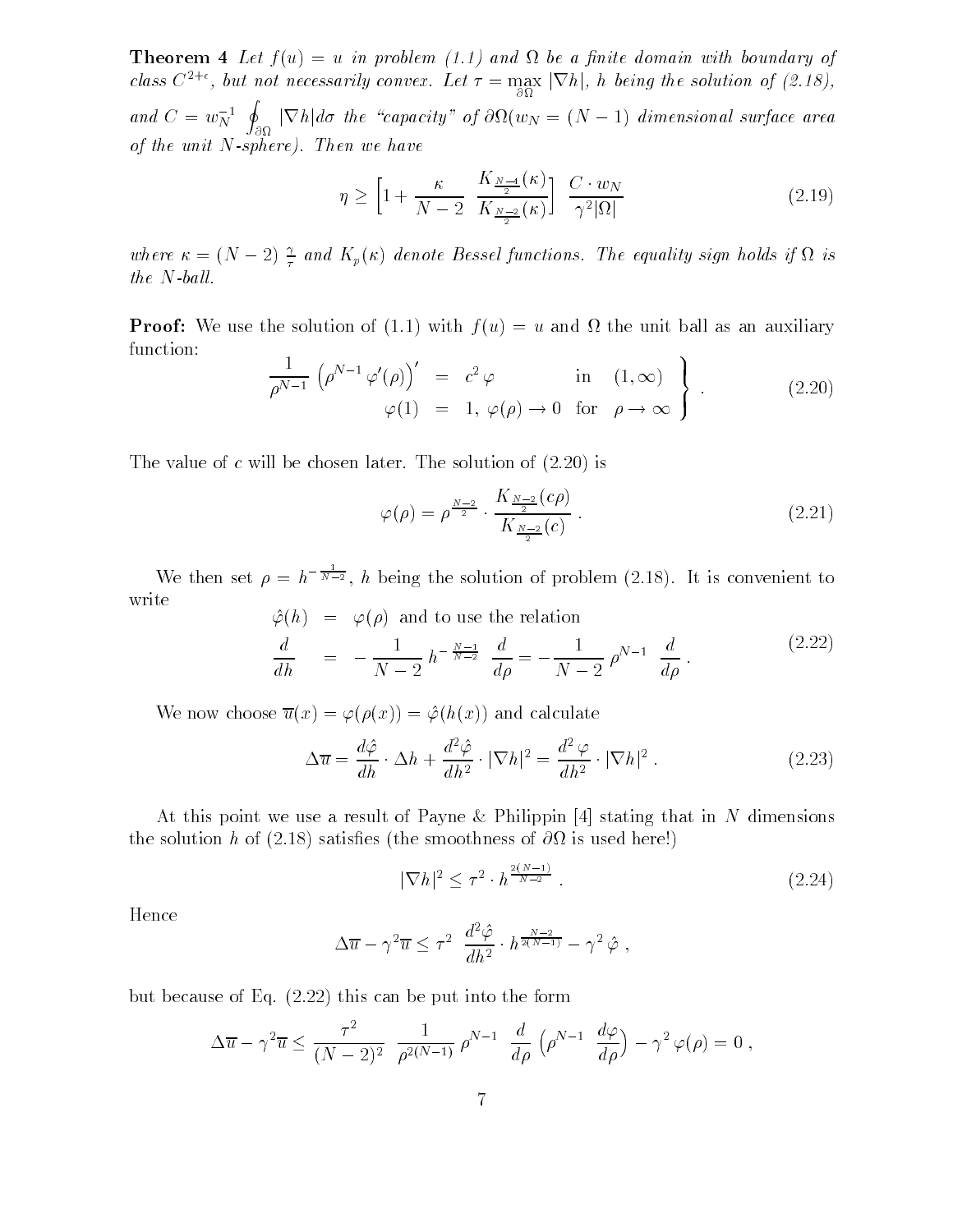if we choose  $c = \frac{x^2 + 2y}{x^2}$  in problem (2.20). It is easy to see that u satisfies the boundary conditions. We therefore have

$$
\oint_{\partial\Omega} |\nabla u| d\sigma \ge \oint_{\partial\Omega} |\nabla \overline{u}| d\sigma. \tag{2.25}
$$

The relations

$$
\overline{u} = \sqrt{h} \frac{K_{\frac{N-2}{2}}(\kappa h^p)}{K_{\frac{N-2}{2}}(\kappa)}, \quad \kappa = \frac{(N-2)\gamma}{\tau}, \quad p = -\frac{1}{N-2}
$$

together with well known identities for Bessel functions then show after some routine calculations that inequality  $(2.25)$  leads to the statement of Theorem 2.

#### Remarks on Theorem

(a) Inequality  $(2.19)$  is still not quite explicit. It is not hard to check that the function

$$
s\,\frac{K_{\frac{N-4}{2}}(s)}{K_{\frac{N-2}{2}}(s)}
$$

is increasing for s Hence we need an upper bound for and a lower bound for the capacity C. It was shown by Payne & Philippin  $[4]$  that

$$
\tau \le (N-2) H_0 \tag{2.26}
$$

For the capacity C one has the classical result of Poincaré-Szego (see [6]) that

$$
C \ge (N-2) \left(\frac{N|\Omega|}{w_N}\right)^{\frac{N-2}{N}}.\tag{2.27}
$$

Inequality  $(2.19)$  therefore implies the weaker but still isoperimetric inequality

$$
\eta \ge \left(1 + \frac{\gamma}{H_0} \cdot \frac{K_{\frac{N-4}{2}}\left(\frac{\gamma}{H_0}\right)}{K_{\frac{N-2}{2}}\left(\frac{\gamma}{H_0}\right)}\right) \frac{\left(N-2\right)}{\gamma^2 \left(\frac{N|\Omega|}{w_N}\right)^{2/N}}\tag{2.28}
$$

which for  $N = 3$  reduces to

$$
\eta \ge 3\left(\frac{1}{\gamma^2} + \frac{1}{\gamma H_0}\right) \left(\frac{4\pi}{3|\Omega|}\right)^{2/3}.
$$
 (2.29)

(b) For  $N = 3$  the supersolution  $\overline{u}$  can be written as

$$
\overline{u}(x) = h(x) \exp\left\{-\frac{\gamma}{\tau} \left(\frac{1}{h(x)} - 1\right)\right\}.
$$
 (2.30)

An explicit upper solution  $\overline{h}(x)$  for  $h(x)$  would then lead to an explicit upper bound for  $\overline{u}(x)$ . However for general domains it seems difficult to give an optimal choice of  $\overline{h}(x)$ .